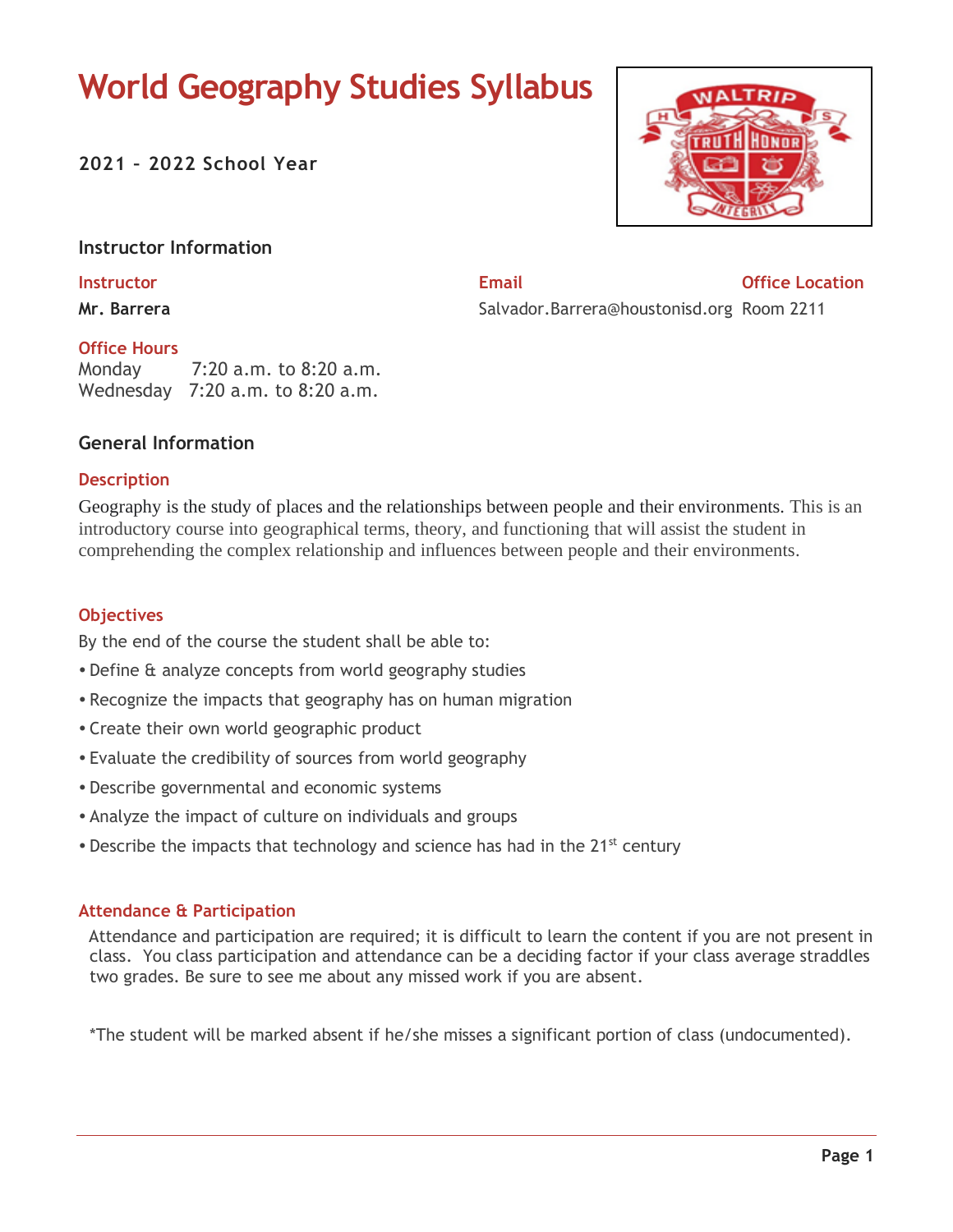#### **Classroom Expectations**

- 1. Be respectful towards others
- 2. Be ready to participate in class discussion
- 3. Be receptive towards distinct thoughts
- 4. Be on time to class
- 5. BE WHAT YOU ARE, OVER-ACHIEVING!

#### **Student Evaluation**

Classwork 30% Assessments 35% Homework 15% **Ouizzes** 20%

#### **Semester Course Assignments**

- 32 Class Assignments (1 per week) based on weekly content
- 32 Quizzes (1 per week) based on weekly content
- 2 Group Project (Duration of EACH Semester)
- 6 Participation Grade (1 per 6-week cycle)
- 6 Content Based Assessment
- 2 Final Exam Review
- 2 Final Exam
- Extra-credit opportunities offered

### **Course Materials**

#### **Required Materials**

- Laptop
- The HUB
- Pencil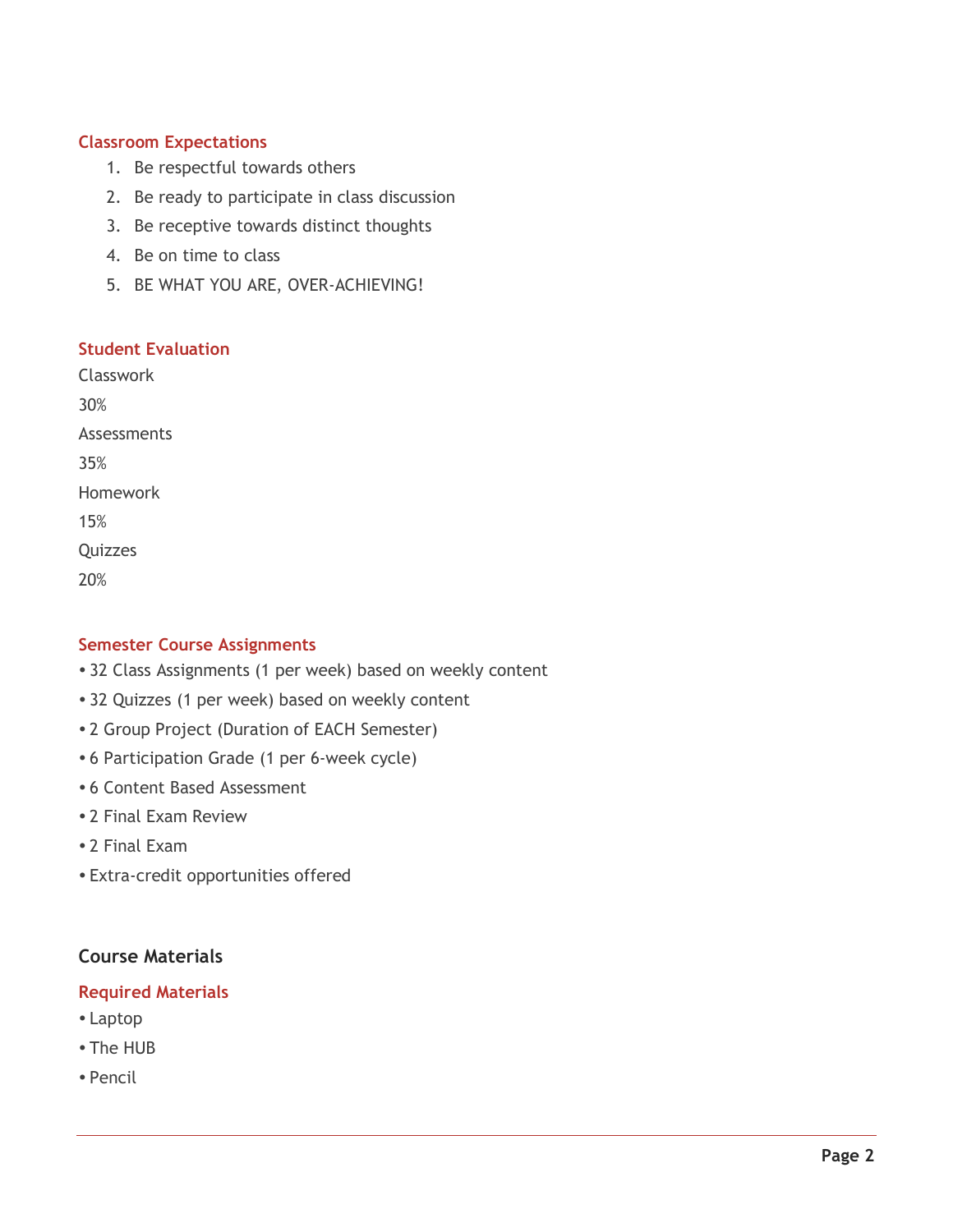#### **Unit Overviews**

#### **Unit One**

This unit serves as a review of geographic tools such as maps, mental maps, and other data tools. Students will learn the five themes of geography and they will be introduced to the geographic standards related to the World in Spatial Terms and Places/Regions.

#### **Unit Two**

This unit explores the geographic elements of Physical systems and addresses the processes that shape the earth's surface as well as significant landforms, ecosystems and other physical aspects of places. Human systems will also be introduced as students learn settlement patterns, population, demographics, places, regions, and cultures.

#### **Unit Three**

This unit examines how humans adapt to, depend on and modify the physical environment in which they settle. It also explores the impact that the physical environment has on the human systems within that space. Region: North America

#### **Unit Four**

This unit explores settlement patterns, routes of migration, and distribution patterns, including urbanization, as people began to locate themselves in a physical environment and add a human dimension to the characteristics of a place. Region: Latin America

#### **Unit Five**

This unit attempts to answer the question: What is culture? It also explores how cultural traits spread from place to place. Region: Europe.

#### **Unit Six**

By examining religion as one particular aspect of the cultural mosaic, this unit will explore how culture influences people's perceptions. Region: SW Asia

#### **Unit Seven**

This unit explores the development of political systems and divisions. As humans settled together in larger and larger groups the need for rules and laws emerged and humans began to form systems of government and various political divisions on the earth's surface. Region: Africa/Russia

#### **Unit 8**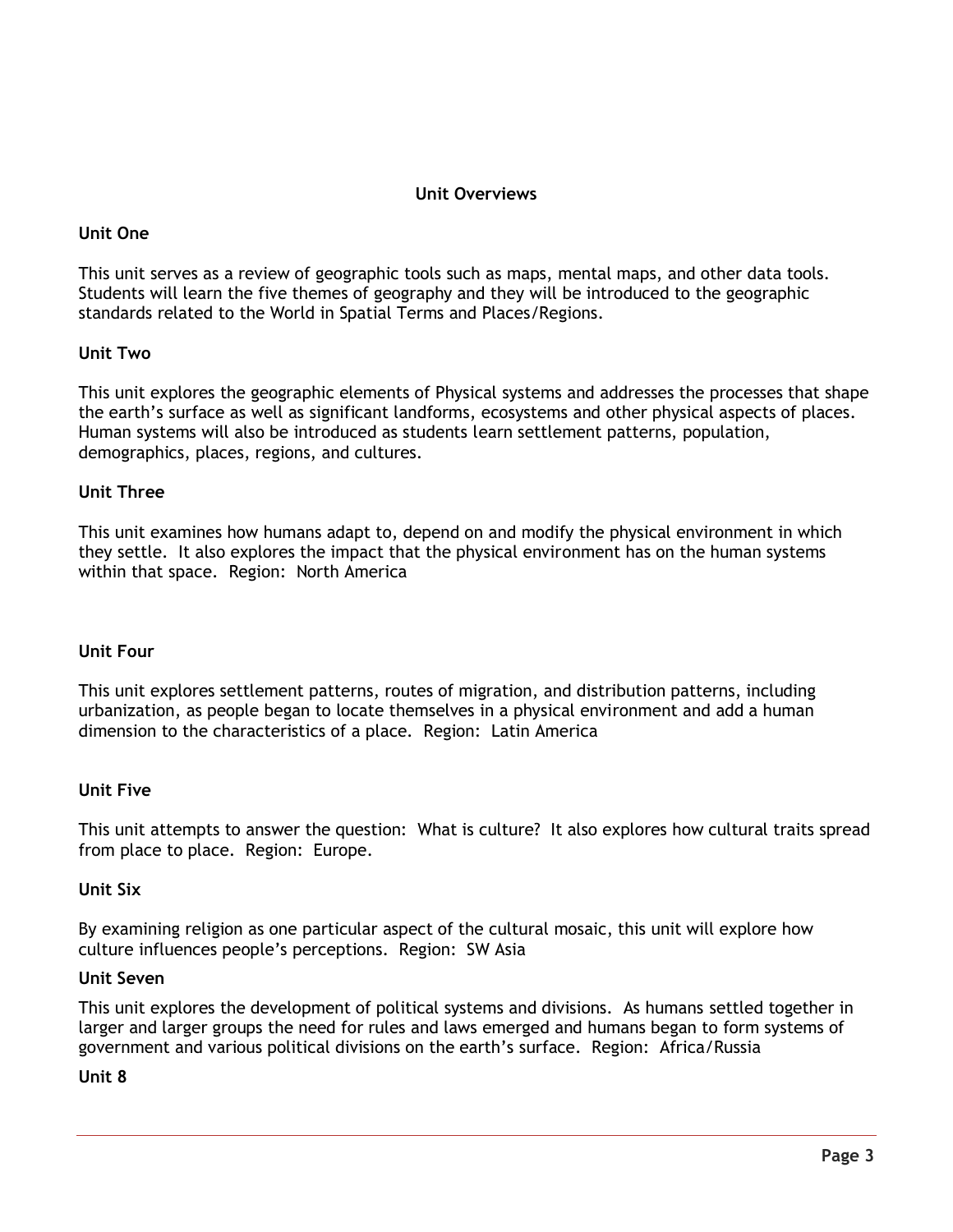This unit compares regional government systems and extends this comparison to examination of how political and social factors often lead to conflict and efforts toward cooperation among people and nations. Region: Asia

#### **Unit 9**

This unit explores how humans develop economic systems and how economic activity is dependent on available human and physical resources and the management, use, and distribution of those resources. Also, students will use data to compare levels of development and the relationship between availability of resources and economic disparity. Region: South Asia

#### **Unit 10**

In this unit, students will summarize the course by revisiting the concept of region and summarizing characteristics and current issues in 21st century world regions, including the impact of globalization on interdependence among those regions.

I have read and understand the requirements to be successful in Mr. Torres's Pre-AP World Geography class.

#### **Additional Information and Resources**

#### **Teacher Welcoming Note**

It is my distinct pleasure to invite all of you into my classroom to explore this vast and never-ending field of study that is world geography. We will be working together this semester to guarantee that you come out of my classroom knowing as much about world geography as possible. The most important expectations are that hard work, accountability, and respect are fundamental. My number 1 goal is the gaining of knowledge and success of my students. I hope to get to know every one of you, and together work towards a successful school year.

\*\*\*Instructor reserves the right to modify syllabus as needed.

**Student Printed Name**\_\_\_\_\_\_\_\_\_\_\_\_\_\_\_\_\_\_\_\_\_\_\_\_\_\_\_\_\_

**Student Signature**\_\_\_\_\_\_\_\_\_\_\_\_\_\_\_\_\_\_\_\_\_\_\_\_\_\_\_\_\_\_\_\_\_

**Parent Printed Name** 

**Parent Signature**\_\_\_\_\_\_\_\_\_\_\_\_\_\_\_\_\_\_\_\_\_\_\_\_\_\_\_\_\_\_\_\_\_\_

**Parent contact info** (phone number/email) \_\_\_\_\_\_\_\_\_\_\_\_\_\_\_\_\_\_\_\_\_\_\_\_\_\_\_\_\_\_\_\_\_\_\_\_\_\_\_\_\_\_

\_\_\_\_\_\_\_\_\_\_\_\_\_\_\_\_\_\_\_\_\_\_\_\_\_\_\_\_\_\_\_\_\_\_\_\_\_\_\_\_\_\_\_\_\_\_\_\_\_\_\_\_\_\_\_\_\_\_\_\_\_\_\_\_\_\_\_\_\_\_\_\_\_\_\_\_\_\_ \_\_\_\_\_\_\_\_\_\_\_\_\_\_\_\_\_\_\_\_\_\_\_\_\_\_\_\_\_\_\_\_\_\_\_\_\_\_\_\_\_\_\_\_\_\_\_\_\_\_\_\_\_\_\_\_\_\_\_\_\_\_\_\_\_\_\_\_\_\_\_\_\_\_\_\_\_\_

Parents/Guardian: Please add any **optional information** you would like to share to help ensure your scholar will be successful.

 $\overline{\phantom{a}}$  , and the contract of the contract of the contract of the contract of the contract of the contract of the contract of the contract of the contract of the contract of the contract of the contract of the contrac